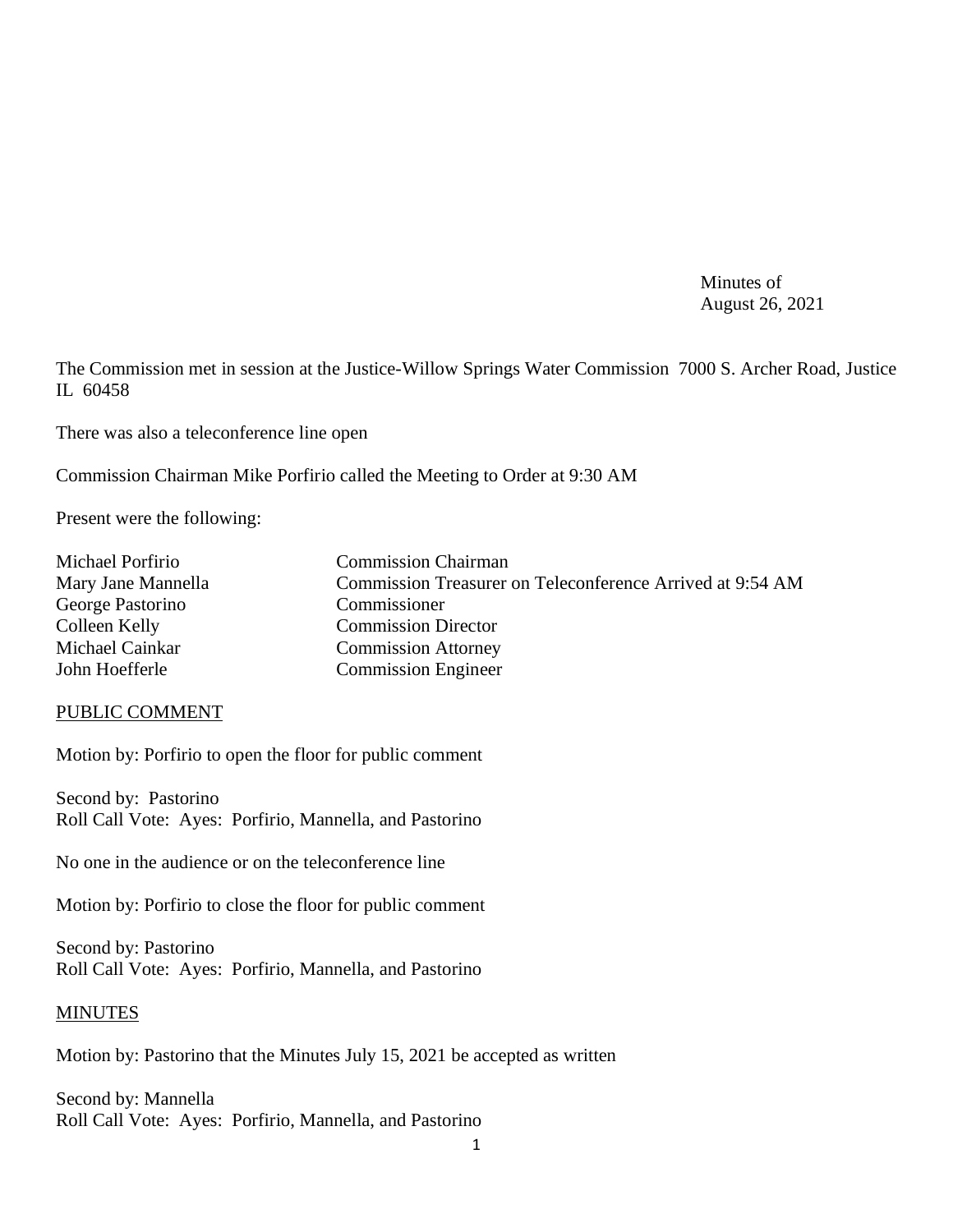## FINANCIAL

1) Paid Invoices paid from July 10, 2021 to August 19, 2021

Motion by: Porfirio to approve the invoices paid from July 10, 2021 to August 19, 2021 in the amount of \$882,802.06

Second by: Pastorino Roll Call Vote: Ayes: Porfirio, Mannella, and Pastorino

2) Cash in Banks All Accounts July 2021

File: Cash in Bank

Board Discussion and Action on the Following:

• Disposition of Republic Banks CD's that matured August  $5<sup>th</sup>$  and August  $11<sup>th</sup>$ , and one (1) CD that matures on August  $27<sup>th</sup>$ .

Director Kelly reported the two (2) CD's that matured in early August was deposited in the Fifth Third Money Market.

Attorney Michael Cainkar will look into the state statute as to the percentage of the cap allowed into this type of investment

Motion by: Mannella to take thew Director's recommendation and invest in the Fifth Third Funds pending the Attorney's review of the statute

Second by: Pastorino Roll Call Vote: Ayes: Porfirio, Mannella, and Pastorino

2A) July 2021 Budget Comparison

File: 2021 Budget

### COMMISSIONER'S REPORT

• No Report

### ENGINEERING

• Update on Water Main Projects

Engineer John Heofferle reported the Cronin Avenue punch list is complete, with the exception one (1) driveway needs to be repaired.

He also reported the video of the Vinewood Project is scheduled for next week as well of the materials being delivered. The project will start soon after weather permitting, and all the spoils will be going to a regular dump.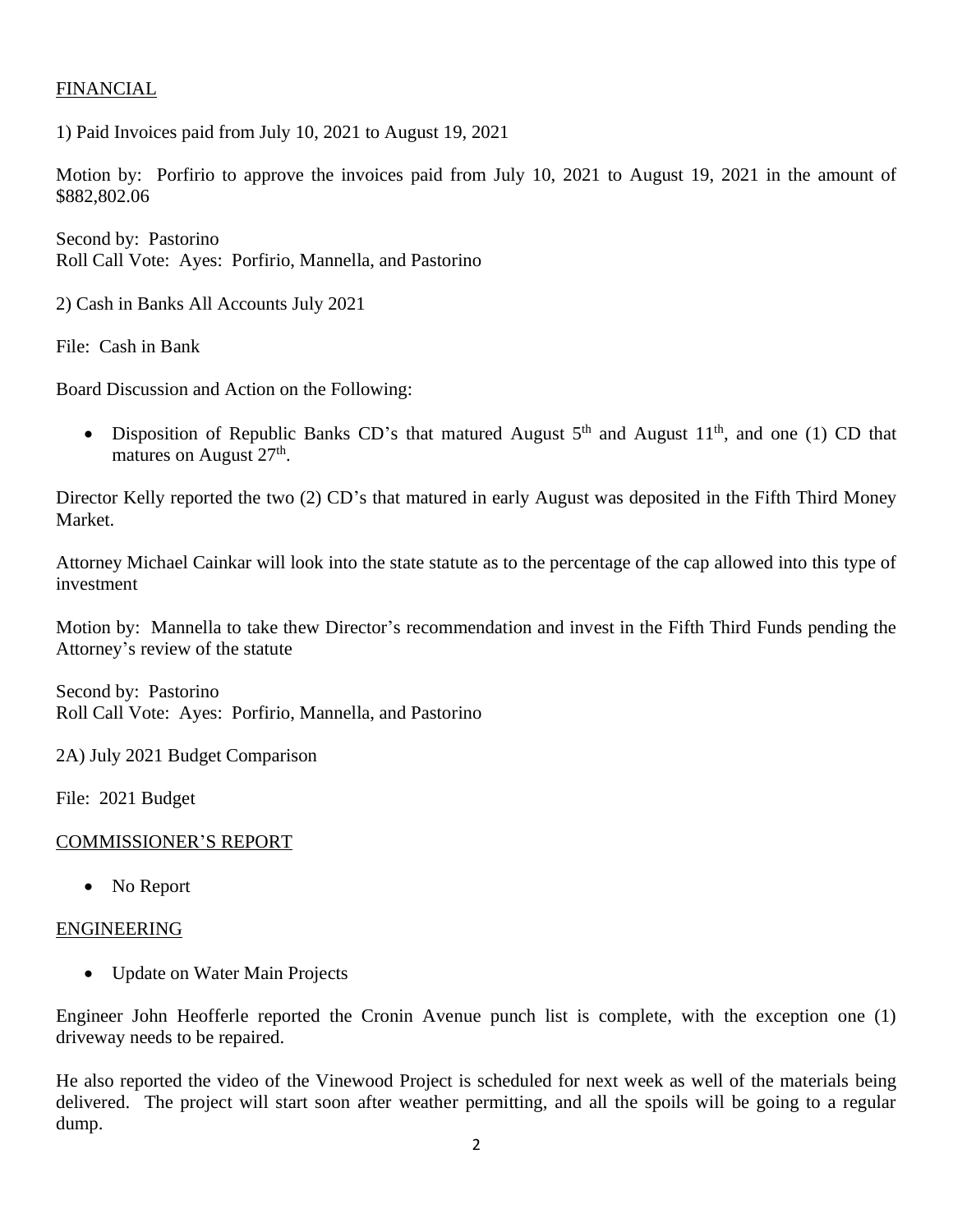The Engineer plans on speaking to the contractor to determine if the cost of the project can be reduced since all the spoils can go to a regular dump.

# LEGAL

• No Report

# EXECUTIVE DIRECTOR'S REPORT

Board Discussion and Possible Action on the Following:

• Update on High Tank Repair / Painting

Director Kelly reported the bid opening was held on August  $12<sup>th</sup>$ ; Commissioner Pastorino was in attendance via the phone.

The three (3) bids were as follows:

- 1) Era Valdivia Contractors, Inc \$1,184,125.00 Alternate #1 \$1,114,125.00
- 2) TMI Coatings, Inc. \$1,974,000.00 Alternate#1 \$1,899,000.00
- 3) Tecorp, Inc. \$2,079,550.00 Alternate \$2,079,550.00

KLM Engineering recommended the lowest bidder Ara Delvia, if the project starts in the Spring there would be \$70K discount as opposed to starting this fall.

Motion by: Porfirio to award the high tans repair and painting project to Era Valdivia Contractor, Inc. the alternate #one (1) Spring finish for the amount of \$1, 114,125.00

Second by: Mannella Roll Call Vote: Ayes: Porfirio, Mannella, and Pastorino

• Update on Meter Replacement Program

Director Kelly reported that she and the office staff have verified meters sizes and locations, Calumet Plumbing believed they will be receiving the meters by the end of September earl October, once all the meters have been received the project will begin.

• Utility Cart Donation

Director Kelly reported the Commission has an old utility cart that she salvaged years ago. The Village of Justice has used the cart in the past for their car shows, after that it just sits in the garage. She has offered it up to both Villages and the Village of Justice has expressed interest in it.

Attorney Cainkar stated he will prepare a resolution for the next meeting if need be.

Motion by: Porfirio to donate the Utility Cart to the Village of Justice pending review by the Commission Attorney

Second by: Pastorino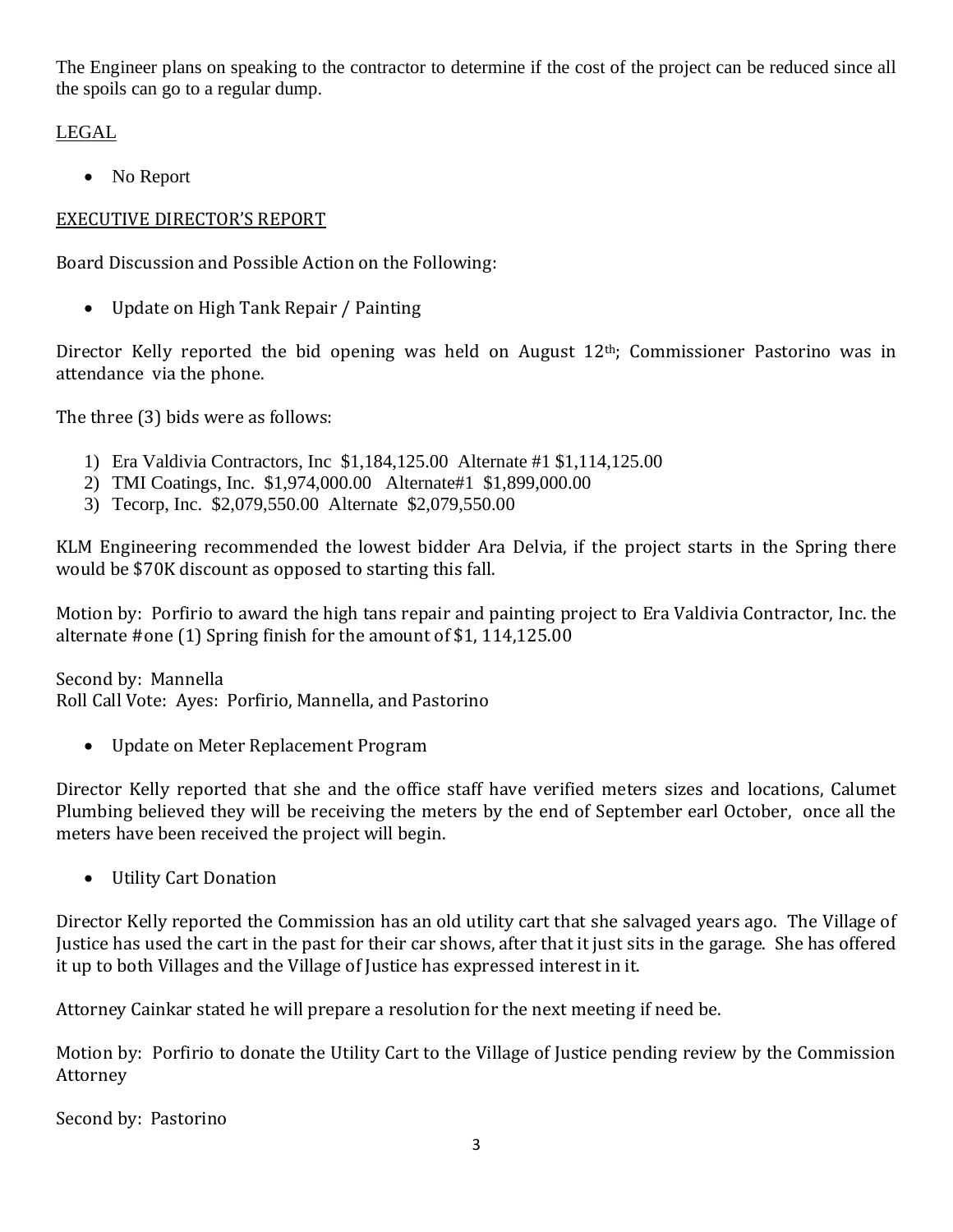Roll Call Vote: Ayes: Porfirio, Mannella and Pastorino

1) Justice-Willow Springs Water Commission's Raffle Notification's

Director Kelly reported that most of the staff had attended Willow Fest to hand out Raffle flyers for the \$100.00 Raffle to sign up the Emergency Notification System. The same will be done at the Justice Car show. Code Red will pick the winner.

4) Notice from IPMG Insurance to the Commission

Re: IPMG Property / Safety Survey Justice-Willow Springs Water Commission

File: IPMG Insurance

Director Kelly reported the Insurance Company did a property survey: the Commission had zero (0) failed items.

CUSTOMER / COMMUNITY MATTERS

Board Discussion and Possible Action on the Following:

5) Letter read dated July 16, 2021 from Charles and Claudia Toussas, 614. Oakwood, Willow Springs to the Commission

## Re: Bill Reduction

Director Kelly reported this customer always uses a high amount of water. She also suggested to pull to meter and have it tested. The meter is sent out to an independent company for testing. In the meantime, they will have a meter that will be able to have the usage checked hourly.

The customer's request will be considered at the meter has been tested and evaluated,

File: Customer Account

6) E-mailed read dated July 2021 from Sahar Bashiri, 11435 Mildred Court, Willow Springs to the Commission

Re: Bill Reduction

Director Kelly customer is new to the area and did not know how to use the sprinkler system.

Motion by: Porfirio to issue a credit of \$154.90 to 11435 Mildred Court, Willow Springs

Second by: Mannella Roll Call Vote: Ayes: Porfirio, Mannella, and Pastorino

File: Customer Account

### PERSONNEL MATTERS

• No Discussion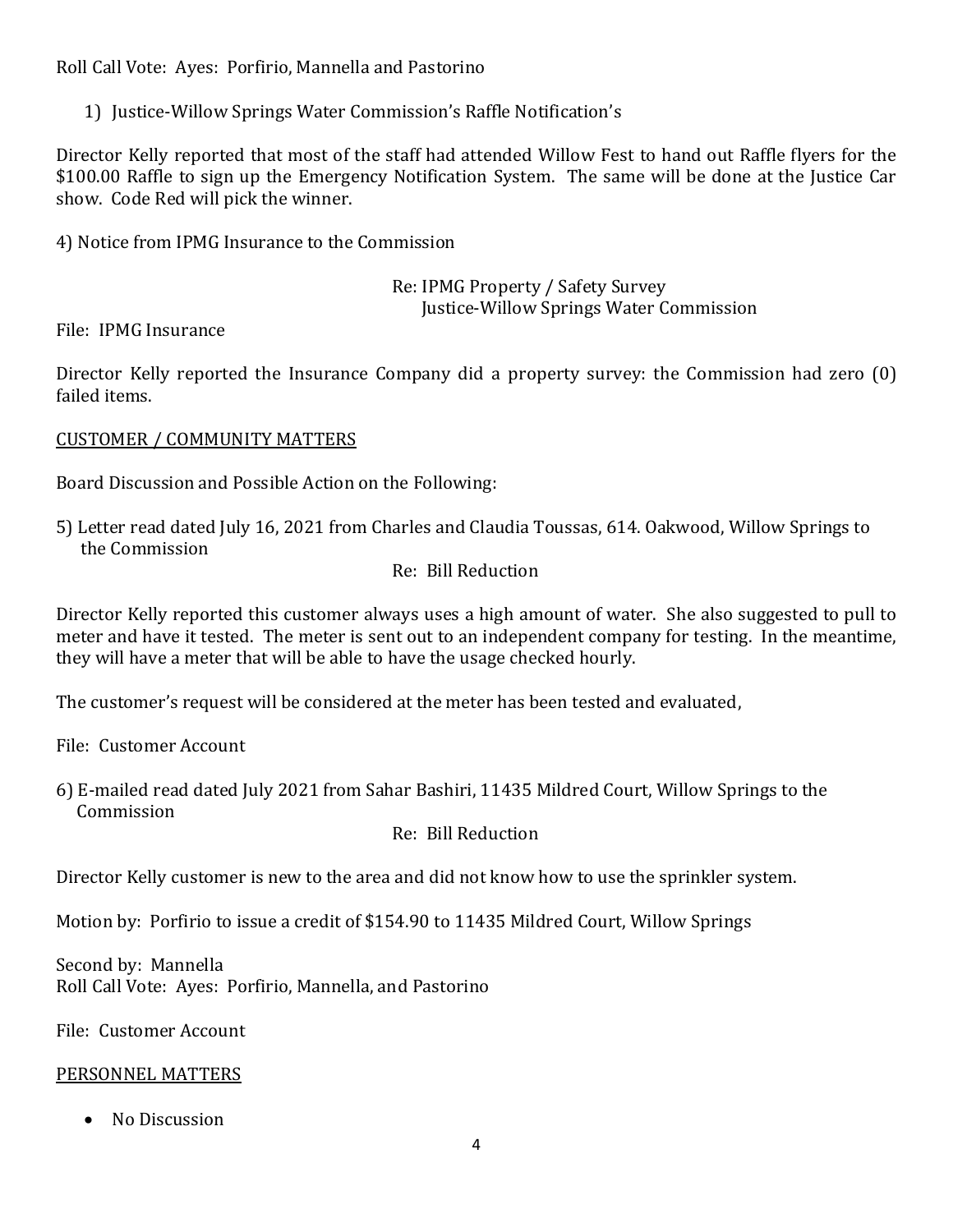## OLD BUSINESS

• No Old Business

## NEW BUSINESS

Director Kelly that she had recently received a call from the property of 8828 Archer. There are three (3) bboxes for the property. The owner has been trying to evict the tenant in one (1) of the homes and had requested the service turned off, as the tenant was behind on paying the bill. The Commission thought the service was off but found out there had been water usage. The proper service line was found and tuned off. He would like the Commission to reduce his water bill.

The Customer needs to write a letter to the Commission requesting the reduction of the water bill.

Director Kelly reported that she will be meeting with Pro-Champs for collection of delinquent accounts.

## CLOSED SESSION

• No Closed Session

Motion by: Porfirio that all Correspondence and Documents received by and / or presented to the Commission for this meeting be received, accepted, and filed as noted

Second by: Mannella Roll Call Vote: Ayes: Porfirio, Mannella, and Pastorino

• September Board Meeting has been changed from September  $23<sup>rd</sup>$  to September 30, 2021

Motion by: Mannella that the Commission adjourns the Regular Board Meeting of August 26, 2021

Second by: Pastorino Roll Call Vote: Ayes: Porfirio, Mannella, and Pastorino

The Regular Meeting of August 26, 2021 ended at 9:52 AM

Mike Porfirio Chairman

\_\_\_\_\_\_\_\_\_\_\_\_\_\_\_\_\_\_\_\_\_\_